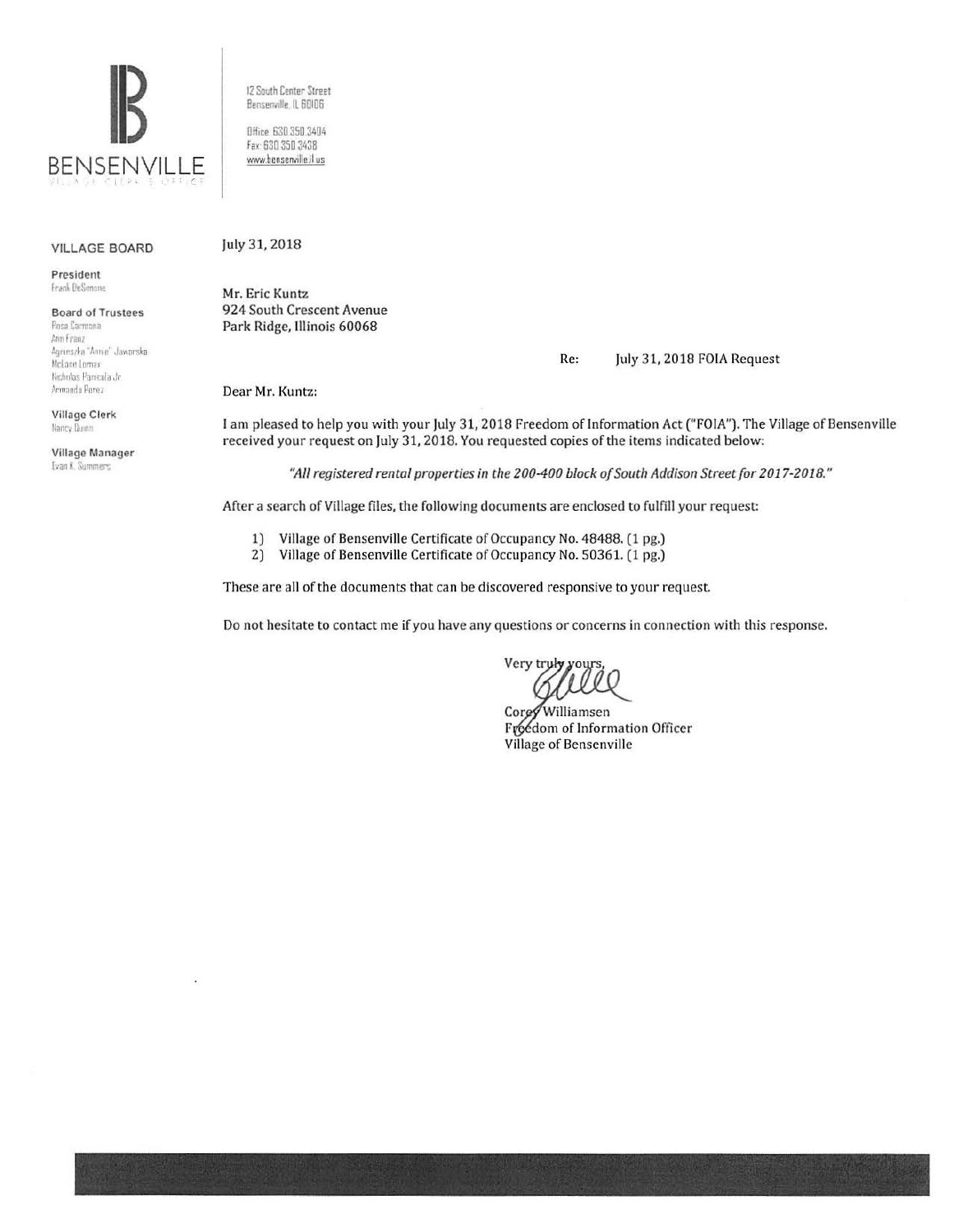## VILLAGE OF BENSENVILLE

COMMUNITY AND ECONOMIC DEVELOPMENT DEPARTMENT 12 SOUTH CENTER STREET BESENVILLE, ILLINOIS 601 06

## DWELLING INSPECTION PROGRAM

## **CERTIFICATE OF OCCUPANCY**

CERTIFICATE NUMBER: 48488

**EXPIRATION DATE:** 

12-31-18

This certifies that the building at 268 SOUTH ADDISON STREET was inspected under the authority of Dwelling Inspection Program (Title 9, Chapter 12 of the Bensenville Village Code) and found to conform to the requirements of the Dwelling Inspection Ordinance and Zoning Ordinance of the Village of Bensenville.

The dwelling unit may be occupied by no more than 2 persons per bedroom for sleeping purposes. No sleeping is allowed in the basement of any dwelling. musicas

COMMUNITY & ECONOMIC



 $\mathbb{P}$   $\mathbb{M}$  01/20/2017

DATE ISSUED

AND ECONOMIC DEVELOPMENT

KEEP THIS CERTIFICATE WITH YOUR DEED AND OTHER VALUABLE DOCUMENTS